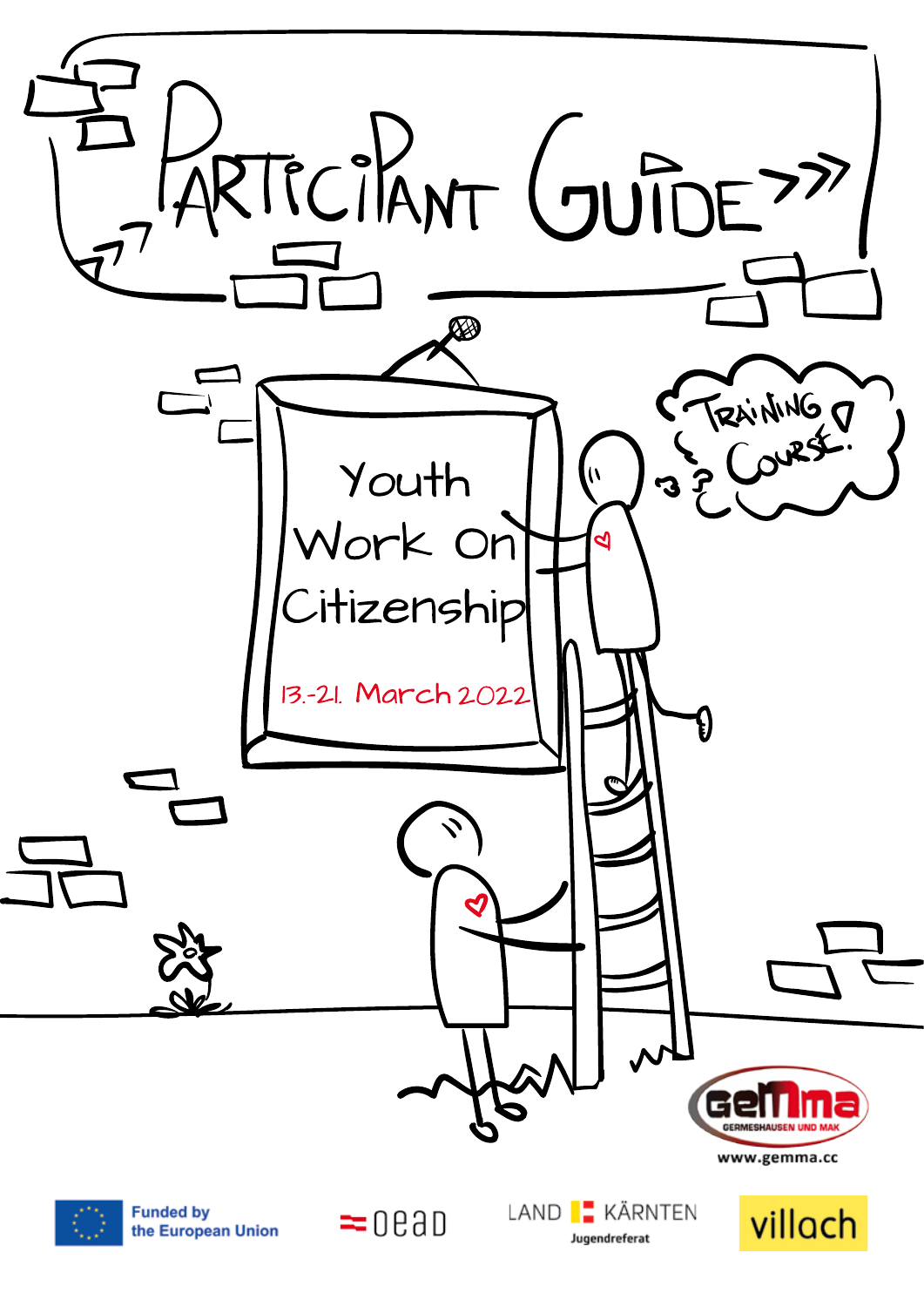## - WELCOME -

#### **ERASMUS+ PROGRAMME**

#### **KA 105 – MOBILITY OF YOUTH WORKERS**

#### **TRAINING COURSE ON HOW TO MAKE CITIZENSHIP ATTRACTIVE TO YOUTH**

**Velden am Wörthersee, Austria Sunday 13th March 2022 (arrival day) – Monday 21th March 2022 (departure day)**

### **Congratulations!**

You are a partner in the Training Course "YOUTH WORK ON CITIZENSHIP" and you are among the 29 participants that will take part in the training. There will be participants from Austria, Bulgaria, Croatia, Estonia, France, Greece, Italy, Romania, Slovenia, Spain.

You are among these participants, because we believe that you will benefit from the training course. Also, we believe that you will be the one that can share his/ her experience with others and therefore be the source of enrichment for the other participants.

We hope that those 7 days you will spend at "Youth Work On Citizenship" will be for you a vivid and useful intercultural experience. To achive this, we need to look at some practical needs as well and therefore we have prepared this "participants survival guide" for you, which will help to answer many questions and as well to prepare for the project.

Read the guide carefully and keep it with you on your travels (so you can check the information whenever you need to).

**We are looking forward to meet you in Austria!**

AVITAL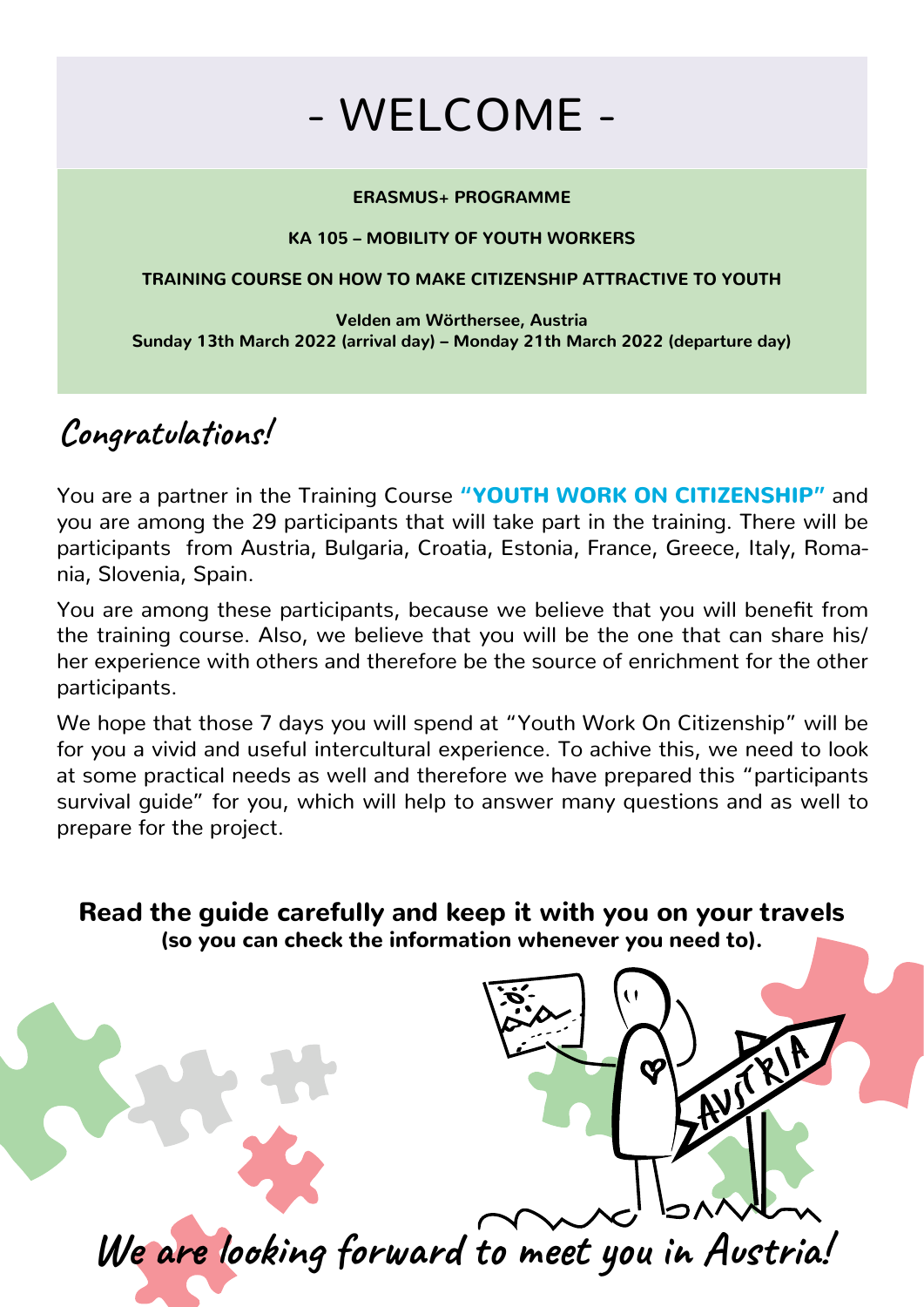# - THE TEAM -

The team is fixed but you have to wait until you get to Velden am Wörthersee in Austria to check us out. We can tell you that the team of organizers and facilitators are from Estonia and Austria and we are very excited to work together with you.



And how will we do that? It will be a training course, but it's not like the ones where you can sit back and relax. We will use active methods, based on experimental learning, in combination with practical theory. This means that you will work in workshops, with role plays and exchange the experiences you have and plan concrete future projects.

**We are all ready and prepeared to meet you soon in our project!**

## - CONTENT AND ACTIVITIES -

The term European citizenship has recently become a buzz word. Everyone speaks about it, but no one really knows what does it mean and people keep asking: Is it just about politics? Is European citizenship a V.I.P. club? Where does it start and end? How can put it to our projects? How can we make it concrete and practical?

This training course was developed as a module for youth workers/trainers to help them to answer their questions concerning the (European) citizenship issues. We will approach the idea of citizenship on three different levels: locally, nationally and in the European context. We will work on case, exaples and europe in practice. Together, we will be working on improving the methods on how to motivate youngsters for participation in their community and beyond.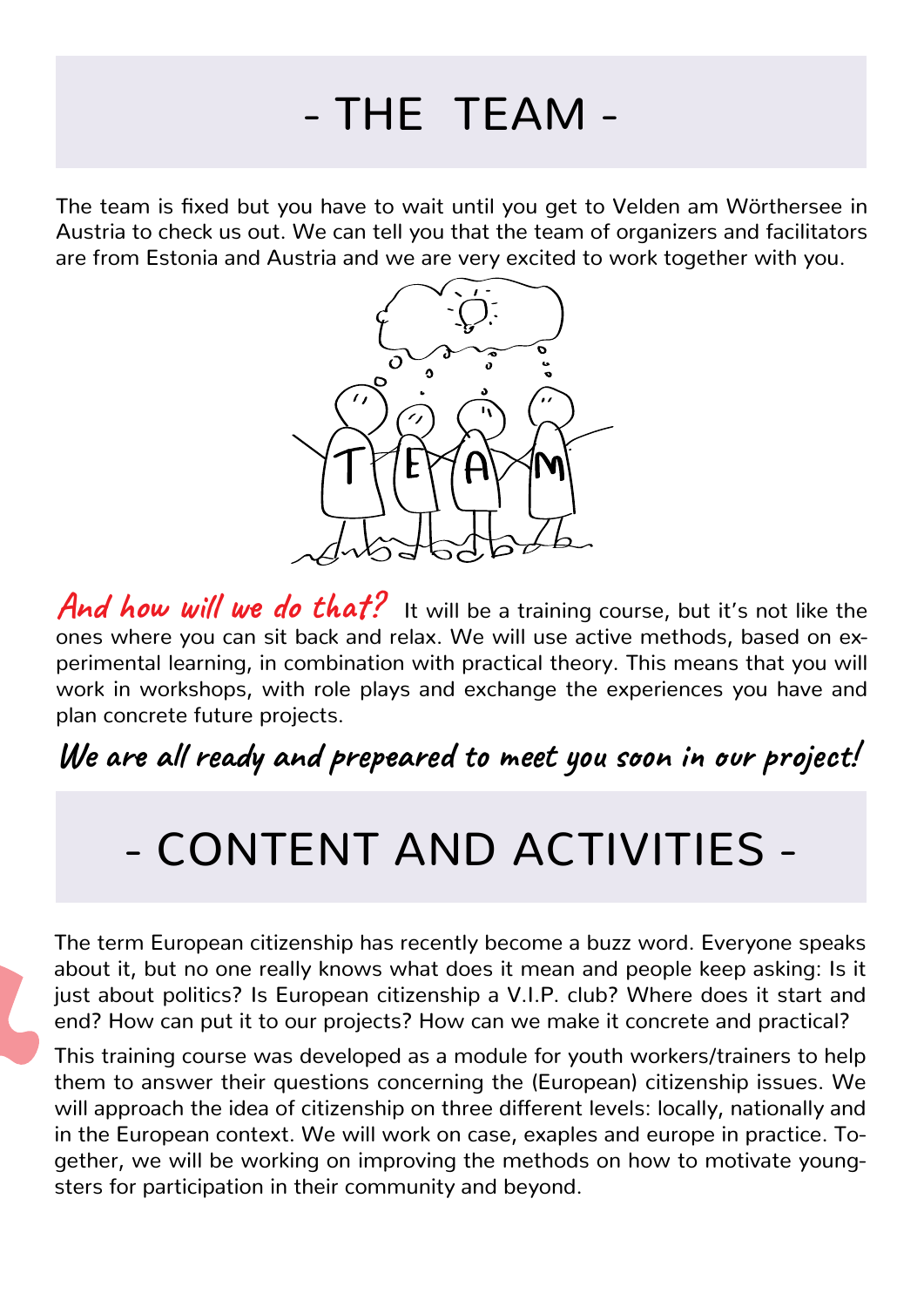### *\*\*WORKING LANGUAGE*

**Whilst many of you speak many different languages the official training language will be ENGLISH ONLY!**

 $\boldsymbol{\mathsf{M}}$ 

 $\overline{\mathbf{V}}$ 

 $\overline{\mathbf{V}}$ 

 $\overline{\mathsf{M}}$ 

 $\overline{\mathsf{M}}$ 



 **"**YOUTH WORK ON CITIZENSHIP**" Training Programme will achieve the following objectives:**

**pointing out the connection between citizenship, responsibility for one's immediate environment and society and active participation;**

**experiencing, discussing and sharing historical and recent understandings of citizenship and its implications for participation;**

**approaching different levels of citizenship (local – national – international/European);**

**sharing different visions and understandings of citizenship;**

**reflecting on the notion of European identity and its underlying values (democracy, tolerance, plurality, human rights);**

**experiencing European citizenship in praxis by simulations, cases and method development.**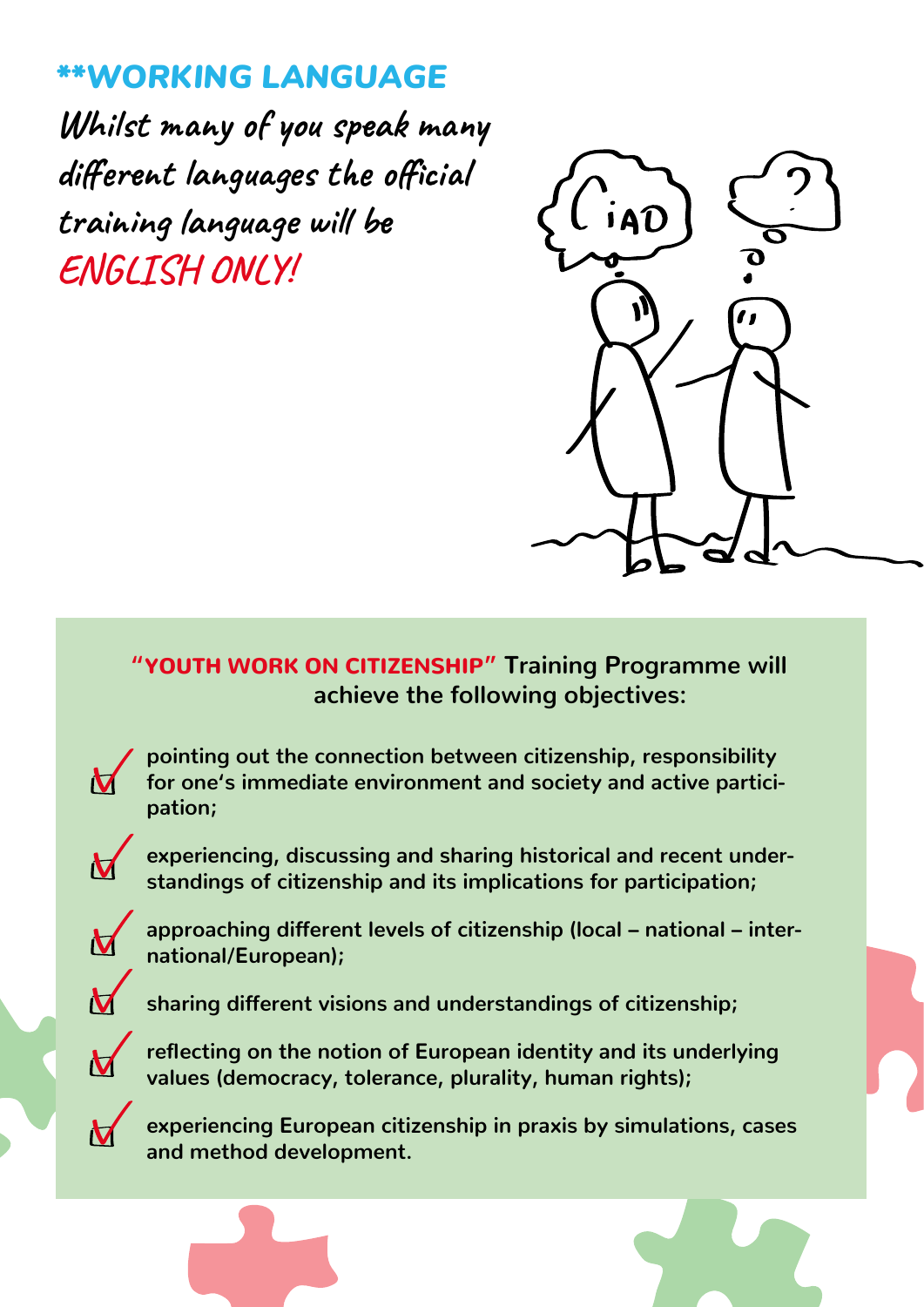# - INTERCULTURAL EVENING -

During the training course we plan to arrange an Intercultural Evening. You will present your own cultures – national, regional, personal or any kind of culture you feel you belong to. These presentations, you will have one evening per country, should not be a "lecture"but should be done in the creative way. This means that all options are possible. **A culture may be presented by a song, a story, a poem, a dance, some drink or food, etc. You may bring pictures, music or anything which you consider to be most appropriate to present your culture.**

We appreciate if you find catchy and creative way to present your culture.

*\*\*We will not have a kitchen to prepare the meals for the intercultural evening, so we suggest that you adapt your food and drinks to that reality (we can arrange a refrigerator, if necessary). More details will follow during the training.* 

**Please notice also there is no alcohol allowed during the Intercultural Evening as well as during the whole project and on the premises.**

## - MARKET OF ORGANISATIONS -

One of the nice side effects of international training is the opportunity to meet new nice and interesting people from different organisations all over Europe. So let us know which context are you recently active in and present your organization and their work.

**Bring you promo materials and use your chance to meet future partners!**

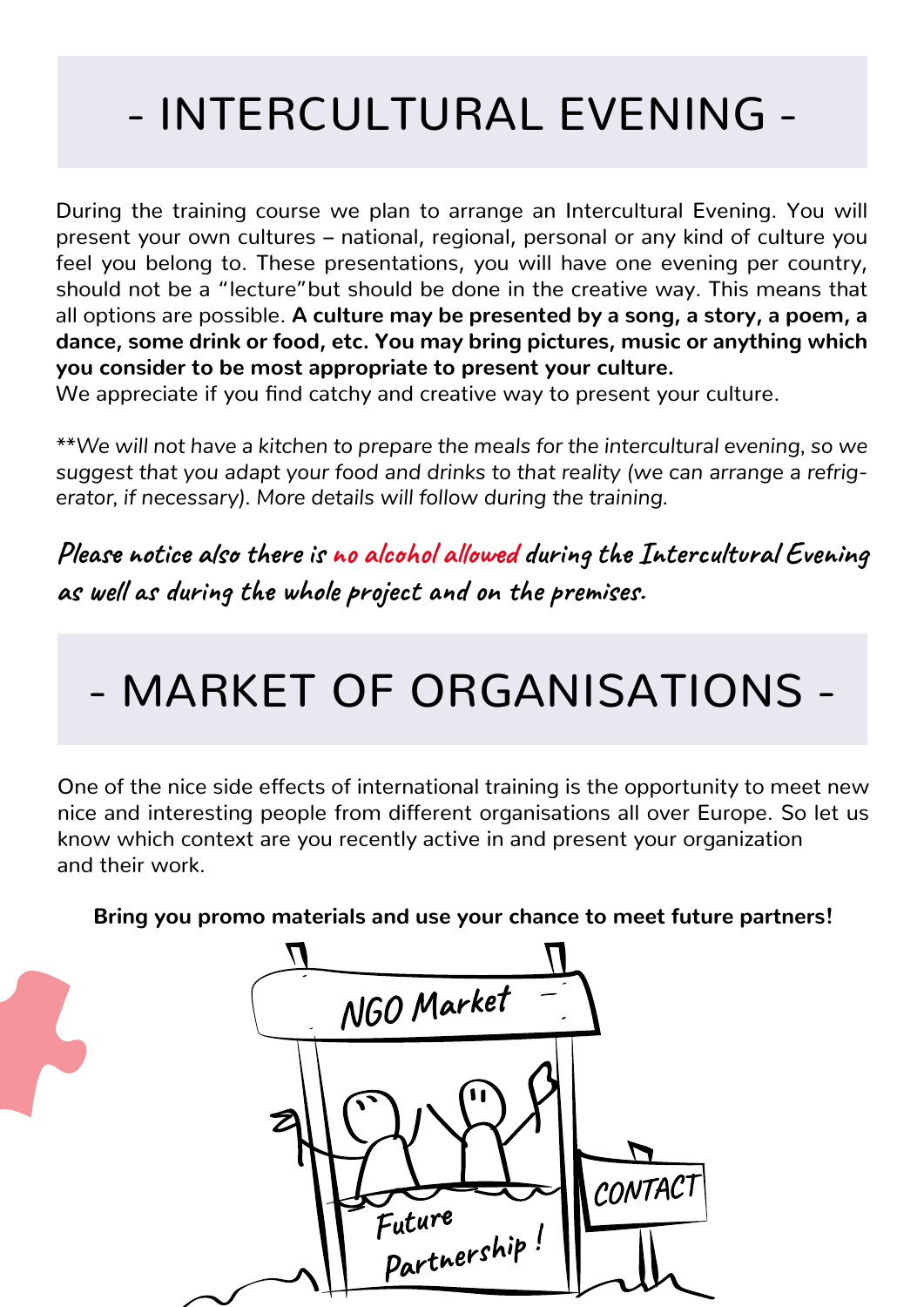# - PREPARING THE CONTENT -

In this section you can find web-links which will help to broaden your understanding of the youth in action programme, non-civic and intercultural education in the European context. These links will be useful for you before the training (in terms of introduction) and after the event (in terms of future project implementations as well as training opportunities).

### **Check out all of those useful liks:**

### **General information on European Youth Program**

• http://ec.europa.eu/youth/index\_en.htm Information on the European Youth in Action Program. User's guide is available.

### **Non-formal education and intercultural learning**

• http://www.infed.org/biblio/b-nonfor.htm

### **Formal/Non-Formal/informal Education background.**

• http://www.efc.be/ftp/public/cpi/TCFF%20Intercultural%20Learning.pdf

### **Intercultural learning.**

• http://www.youth-partnership.net/youth-partnership/publications/T-kits/T\_ kits

T-kit publications connected with european youth work.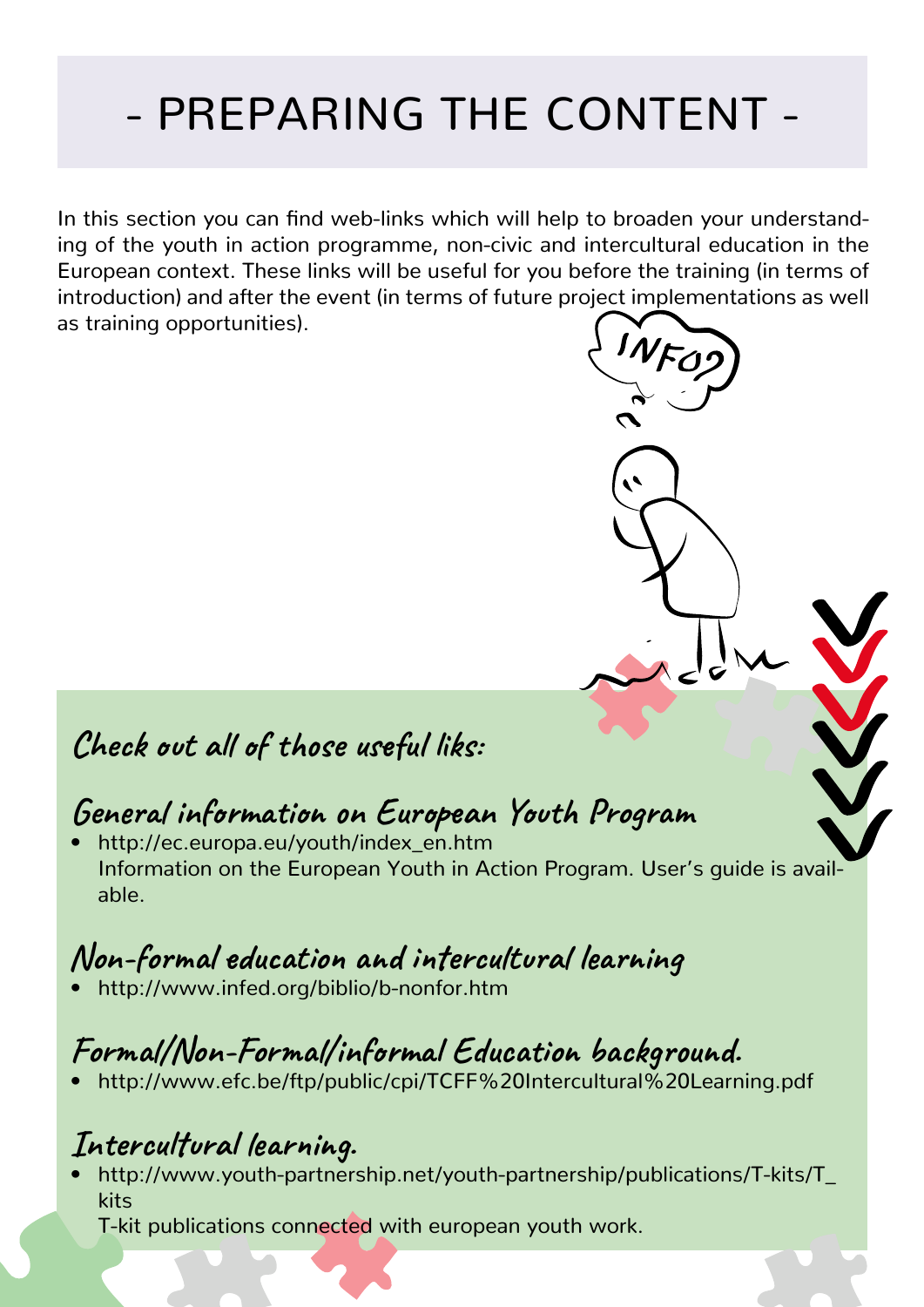# - NUMBER OF PARTICIPANTS -

Training Course **"Youth Work On Citizenship"** will gather 29 participants from 10 different countries. Check bellow to discover how many places your organisation have.

| <b>Organisation</b>                                                                          | <b>Country</b>  | <b>Total No. of</b><br><b>Participants</b> | No. of<br><b>Trainers</b> | No. of<br>participants<br>fewer<br>opportunities | <b>Travel grant</b><br>per participant<br>(EUROS) |
|----------------------------------------------------------------------------------------------|-----------------|--------------------------------------------|---------------------------|--------------------------------------------------|---------------------------------------------------|
| <b>GEMMA</b>                                                                                 | <b>AUSTRIA</b>  | $\overline{4}$                             | $\overline{2}$            | 1                                                | $20. -$                                           |
| <b>Get Involved</b>                                                                          | <b>BULGARIA</b> | $\overline{3}$                             | $\Omega$                  | 1                                                | $275. -$                                          |
| Institut za poticanje<br>mladih                                                              | <b>CROATIA</b>  | $\overline{3}$                             | $\overline{0}$            | $\mathbf{1}$                                     | $180. -$                                          |
| <b>MITTETULUNDUSÜHING</b><br>NOORED UHISKONNA<br><b>HEAKS</b>                                | <b>ESTONIA</b>  | $\overline{4}$                             | $\overline{3}$            | 1                                                | $275. -$                                          |
| Paragraf International                                                                       | <b>FRANCE</b>   | 2                                          | $\overline{0}$            | 1                                                | $275. -$                                          |
| <b>INFINITY GREECE</b>                                                                       | <b>GREECE</b>   | 2                                          | $\mathbf 0$               | 1                                                | $275. -$                                          |
| <b>ASSOCIAZIONE</b><br><b>CULTURALE STRAUSS</b>                                              | <b>ITALY</b>    | $\overline{4}$                             | $\mathbf 0$               | 1                                                | $275. -$                                          |
| <b>Doinita Dance Studio</b>                                                                  | <b>ROMANIA</b>  | $\overline{2}$                             | $\mathbf 0$               | 1                                                | $275. -$                                          |
| DRUŠTVO AKADEMIJA<br>ZA RAZVOJ MLADIH -<br>. ARM.                                            | <b>SLOVENIA</b> | 3                                          | $\Omega$                  | $\mathbf{1}$                                     | $20 -$                                            |
| <b>ASOCIACION GRUPO</b><br><b>DESARROLLO</b><br><b>RURAL VALLE DEL</b><br><b>GUADALHORCE</b> | <b>SPAIN</b>    | $\overline{2}$                             | $\overline{0}$            | 1                                                | $275. -$                                          |

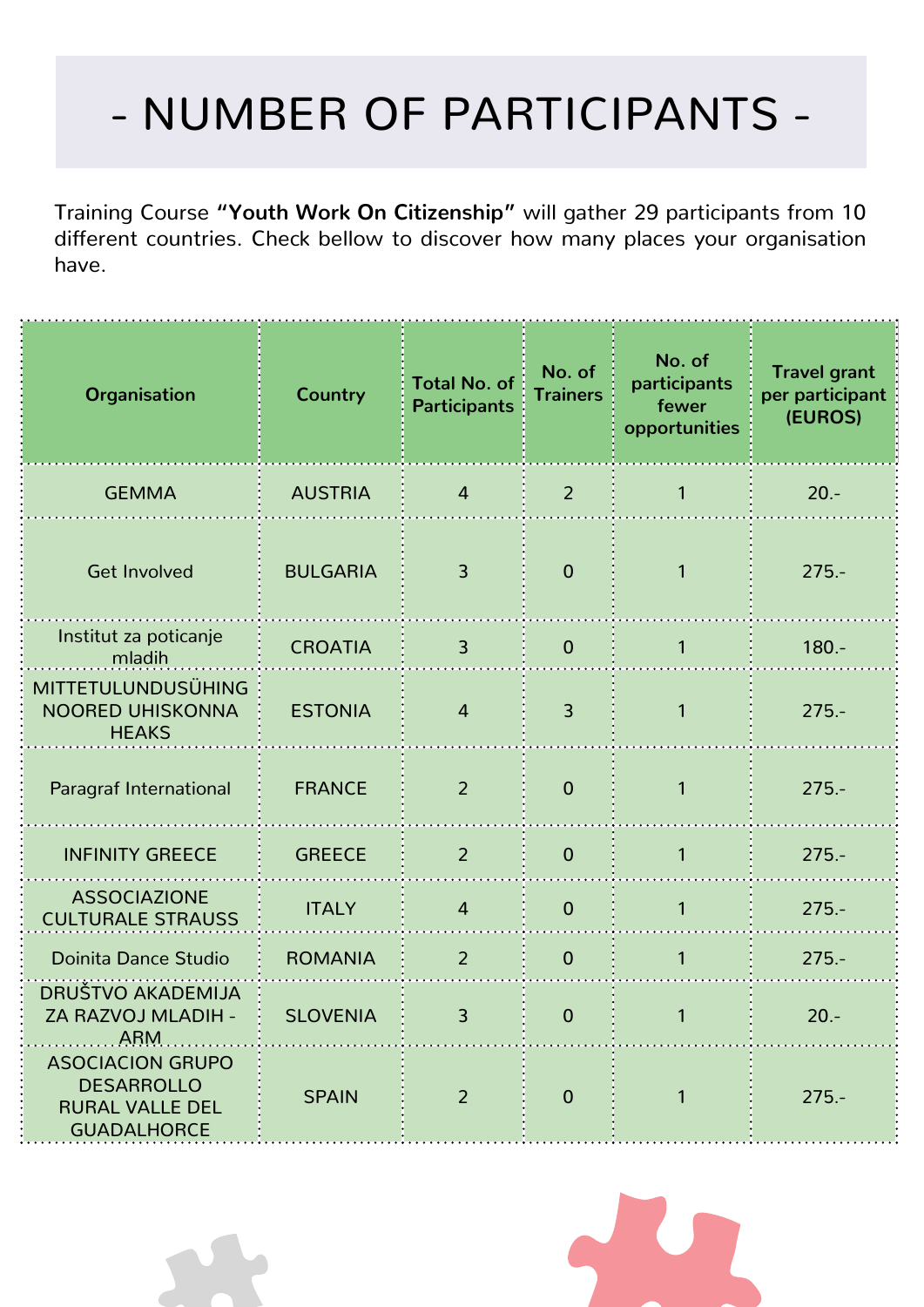# - COSTS -

There is a participation fee of **EUR 30,00** per participant, which you can pay during the reimbursement procedure. Board, lodging and programme costs will be provided and paid 100% by grant from the Austrian Erasmus+ National Agency. But it is recommended to have a personal disposal for drinks, small shoppings, etc.

We have a budget for travel costs. According to the restrictions of the Erasmus+ Programme we can only refund up to some of the travel cost, if the following points are fulfilled:

- Your travel route is from your home town to the venue in Austria (Velden am Wörthersee) and back (if you are not travelling from your hometown, contact us previously).
- You have chosen reasonable and economic means of transportation (e.g. APEX or student fares for flight tickets, cheap airlines, 2nd class trains).
- Your travel dates are according to the programme (two days plus or minus is O.K., if you can prove that this transfer is cheaper, in other cases please contact us previously.
- You have a receipt or invoice for the cost of your plane ticket and the boarding cards or the train/bus tickets. If you go by plane and book an e-ticket please send us a copy by email (**carol@nyh.ee**).

Costs for PCR tests are not covered from the coordinating organization. Facilities for testing are provided in Velden, Villach and Klagenfurt. The costs are around € 30 to € 40.

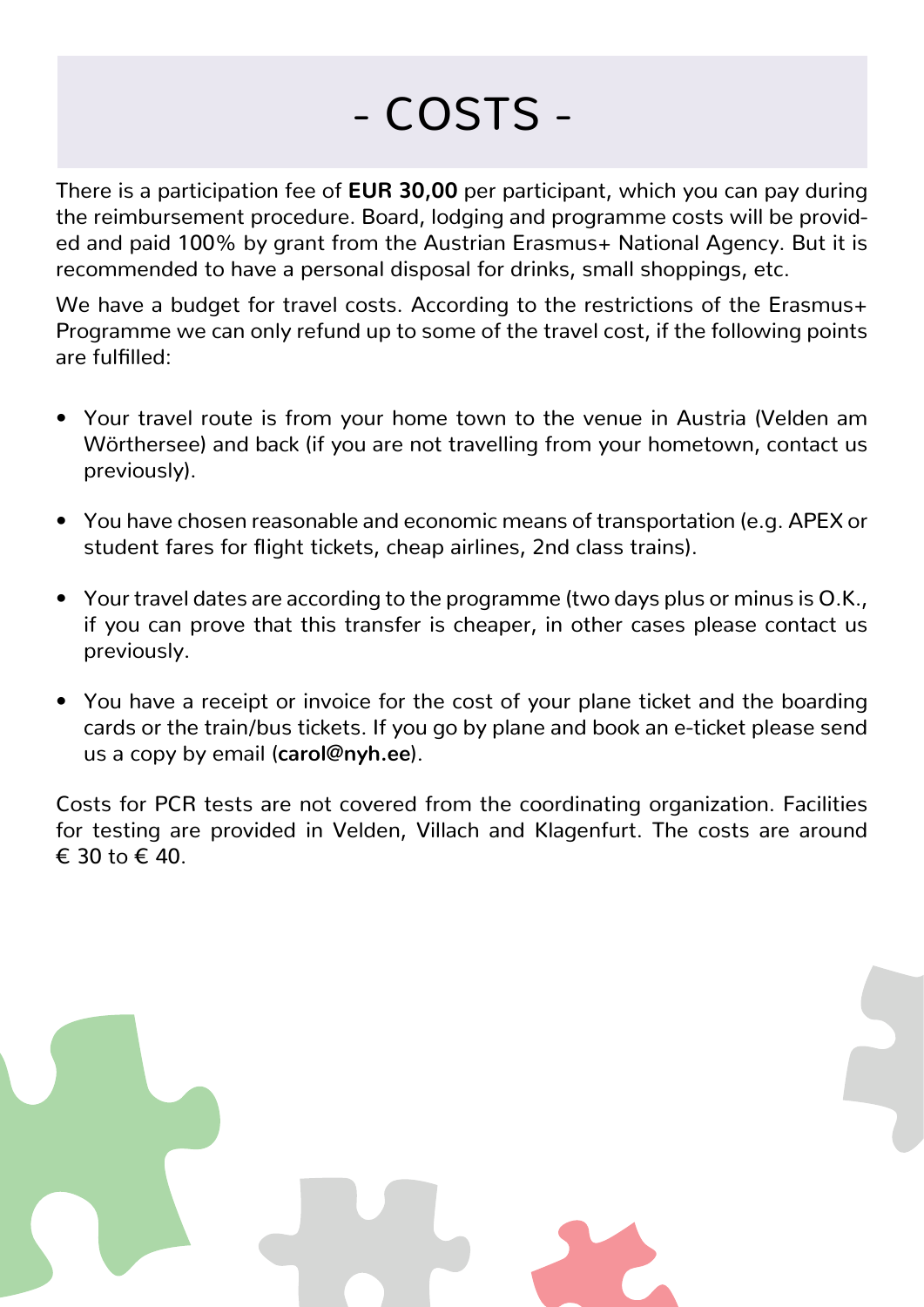**After you have booked your tickets, please send us the following details as soon as possible: >>>>Name of the Traveller (Participant) >>>>Date and Time of the Arrival and Departure >>>>Price of the tickes**

### **Please send all the tickets and travel information to our project coordinator:**

### **carol@nyh.ee**

**If you need any suggestions or help with your bookings, please don´t hesitate to contact her!**

## **IMPORTANT!**

Reimbursement will be made as a wire transfer after we have all the necessary **ORIGINAL documents.** (boarding passes, plane-, bus-, train tickets, etc.).

Charges for wire transfers to non-Euro-countries /non-SEPA-countries **are at participants expense.**

**We will not reimburse any amount exceeding the maximum budget** for each participant. So please book your tickets as soon as possible.

If you would like to stay longer in Austria, **you can book flights up to 2 days before/after arrival/departure of the dates of the training**. Tickets with the dates longer than 2 days after/before the dates of the training will NOT be reimbursed.

**Please book your train tickets directly through the website of the Austrian Railway Company: https://tickets.oebb.at/en/ticket**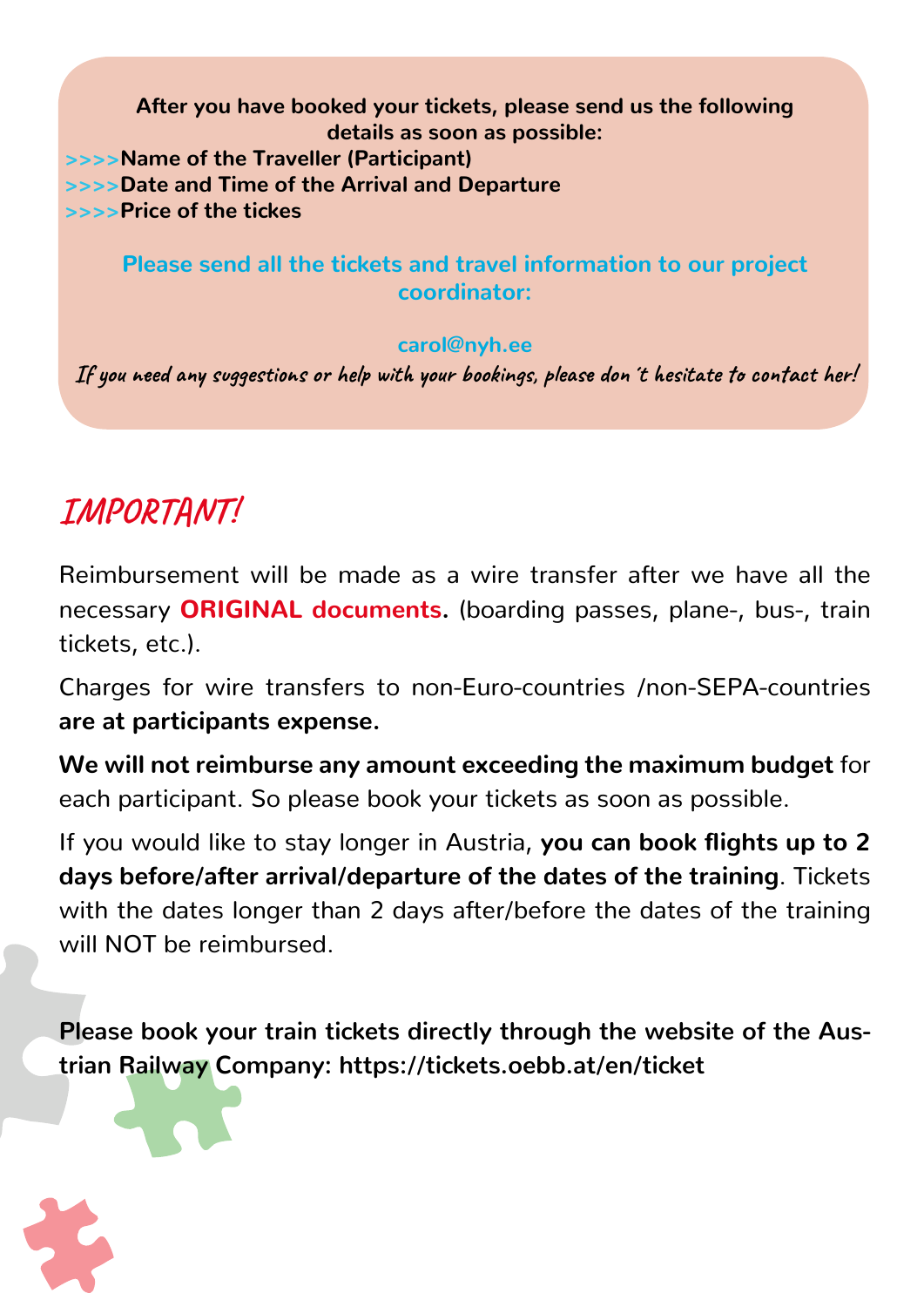# - ABOUT THE VENUE -

**We will be hosted:**

**Youth Hostel Cap Wörth Seecorso 39 | 9220 Velden**



**>>>>http://www.hiyou.at/index.php?article\_id=39&clang=1**

We will share nationalities among the rooms. There is a bathroom/shower in each room. Bed linen will be provided by the hostel. **Please take some towels with you.** Breakfast, lunch, dinner and coffee breaks will be provided in the hotel during the whole project.

As you can check in the website, the place offers different activities and possibilities and it can be enjoyed by the participants. Don't forget your **swimming clothes** because there is an amazing lake and an indoor swimming pool in the Hostel Cap Wörth!

### **HOW TO GET THERE!**

Almost all of you will fly to Vienna International Airport and from there you will have to take a train/bus to Velden am Wörthersee. Each group will be instructed separately in the best way to reach Velden am Wörthersee by e-mail after confirming the arrival time. All the groups will be picked up by the organizers at the **train/bus station in Velden am Wörthersee.**

*Note: Organizers will not provide any accommodation for additional stay in Austria. If participants plan to arrive a few days earlier or depart a few days later they are kindly requested to inform us and we will be glad to offer assistance with booking a hotel.*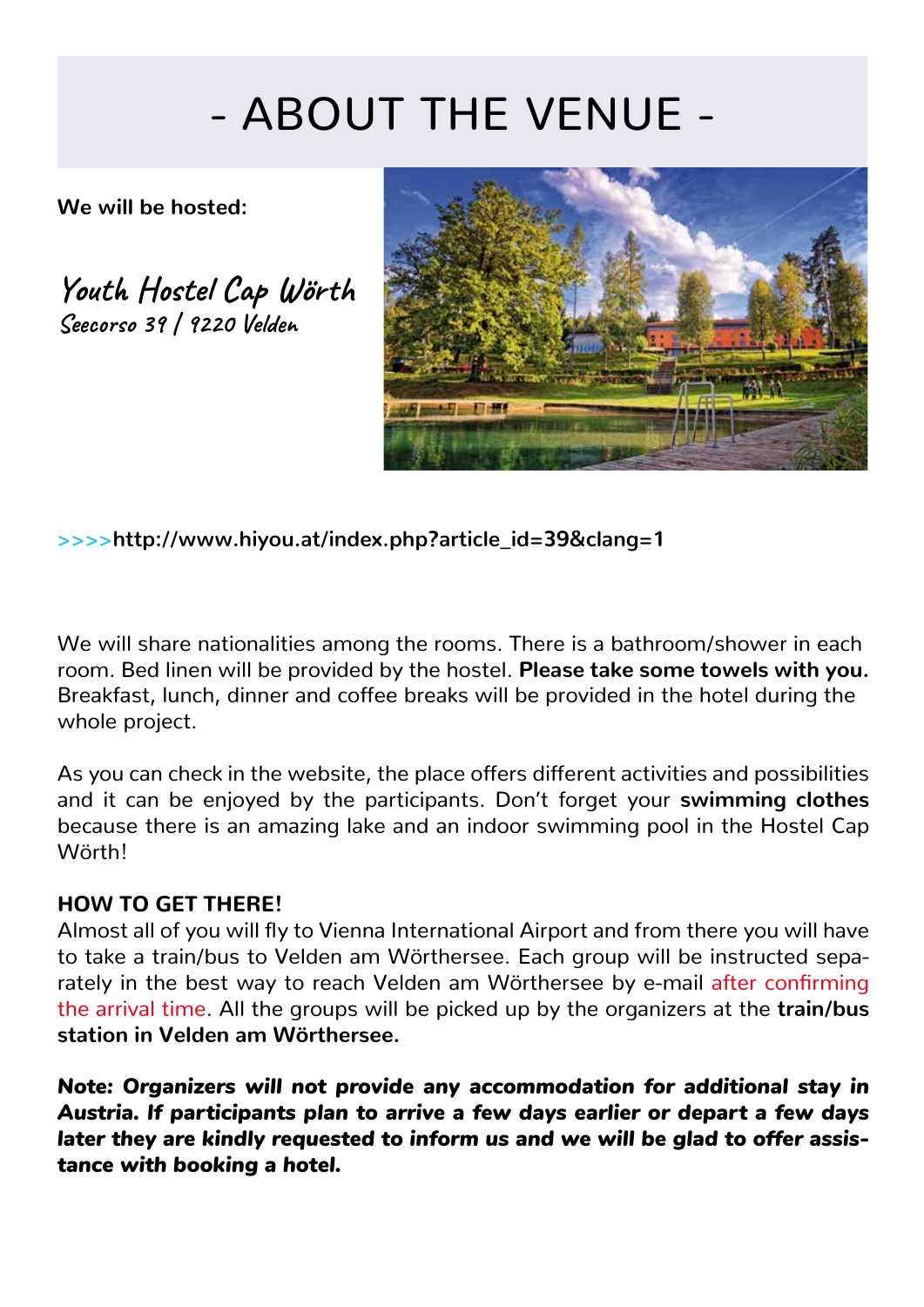# - PARTICIPANTS AND PREPARA-TION OF THE GROUPS

Please find please find<br>Application Form<br>Application to the lease time<br>Application Form<br>attached to the letter

Each country will select the participants from **21 to 40 years old.**

We will need the following information about each one:

- **Full Name**
- **Gender**
- **Birthdate / Age**
- **Passport Number or ID number with issue and expiration date**
- **Phone number and e-mail**
- **Special Needs (Allergy, Food restriction, Health restrictions)**

## - WHAT TO BRING -

**N** Clothes: we don't have any dressing code at our training. So feel free to take whatever clothes make you feel comfortable but remember Austria is situated in the Alps and we advise you to check the weather forecast in advance. Evenings might be cold, and raincoats are advisable in this period of the year. The venue has a big outdoor area and a wide range of free time activities. Pack suitable clothes in order to enjoy being outdoors.

**M** Promo materials with main information to present your Organisation during the evening of Organisation Market.

**For Intercultural Evening:** Ideas, music, snacks, photos, etc to present your country and culture.